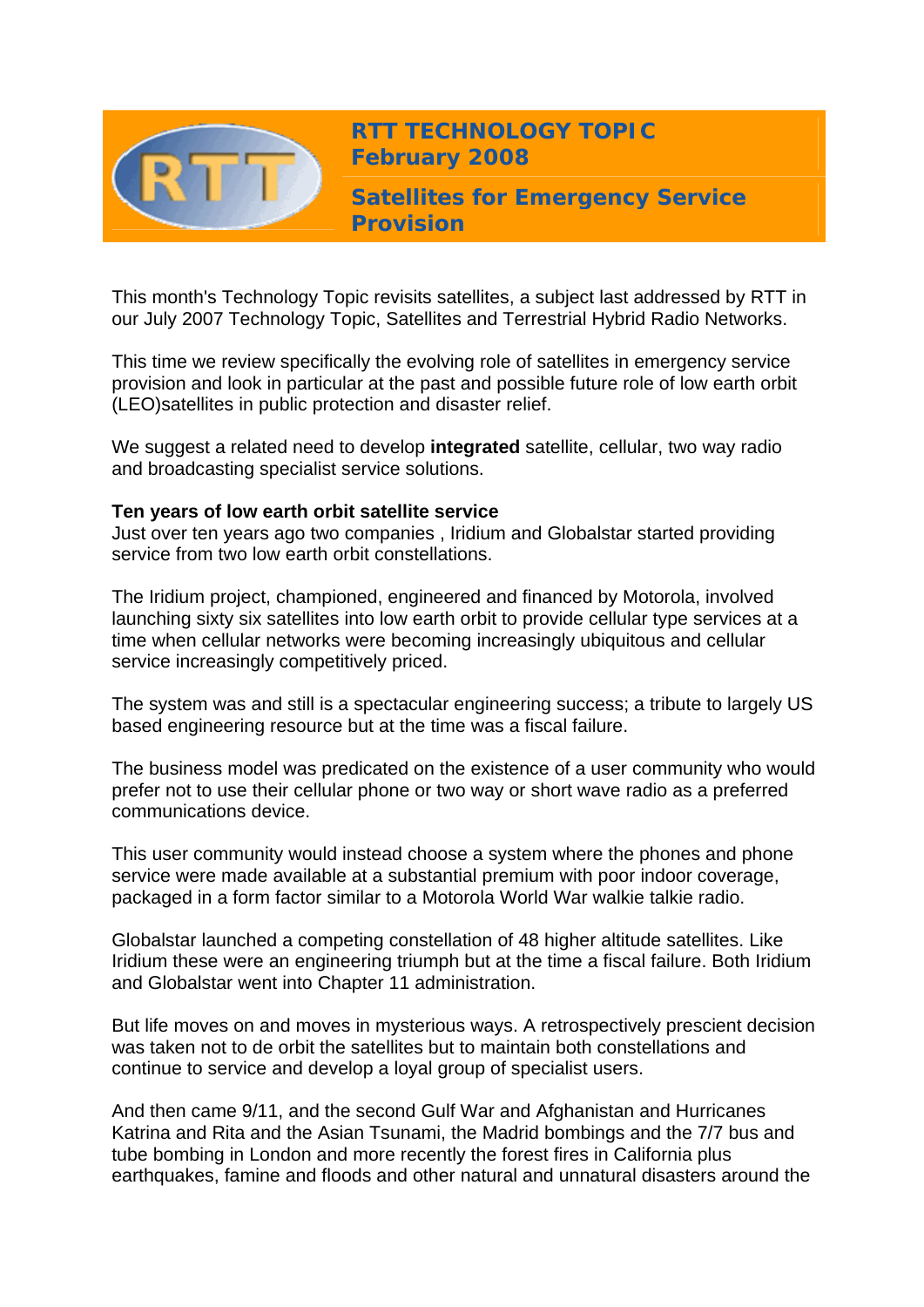world.

## **Satellites and Cellular Networks**

Cellular networks were and are not always ideal to provide first responder support in these often hazardous and naturally or unnaturally chaotic unwanted and unpredictable events.

For example towers and or terrestrial telephone links can be blown up or blown down.

Iridium has always had a number of inherent resiliency advantages both over terrestrial only networks and other satellite networks. It was and is the first and only civilian low earth orbit satellite system to implement inter satellite switching, reducing dependency on any single ground facility.

As a LEO (low earth orbit) constellation), round trip latency is 20 milliseconds, substantially lower than the 133 milliseconds of a MEO (medium earth) or the 500 milliseconds of a GEO (geostationary) satellite system. This makes speech and latency sensitive data exchanges easier to support.

Additionally the satellites have proved to be significantly more robust than expected and continue to provide service across the US, Alaska, Hawaii, the Pacific Ocean (as an integral part of the now updated tsunami warning system) and other hard to reach parts of the world.

Iridium therefore has a perhaps unexpected opportunity both politically and financially to justify new investment in a replacement constellation and updated service platforms, to negotiate innovative collaborative deals with other traditional and non traditional service providers and possibly to justify preferential access to new spectral allocations at L band between 1518 and 1675 MHz or S band between 1.97 and 2.69 GHz. Globalstar and a number of other entities have similar plans.

## **The impact of changing technology and a changed and changing economic and regulatory climate- common interest opportunities**

This opportunity has to be seen within the context of a substantially changed and changing economic and regulatory climate.

Satellites are attractive again as investment opportunities.

Partly this shift is technologically driven.

Satellites can now pack more processing power into a much smaller space. Advances in RF and baseband hardware have delivered a steady year on year increase in functionality per kilogram of orbital weight. Solar panel arrays are more efficient and can deliver more on board power to support wider bandwidth two way communication.

Smart antenna technologies have improved over the past ten years so available power can be more accurately and adaptively deployed. Improvements in station keeping efficiency and hardware reliability have helped to increase the life span of satellites. An operational life of 15 years is now a realistic expectation even for the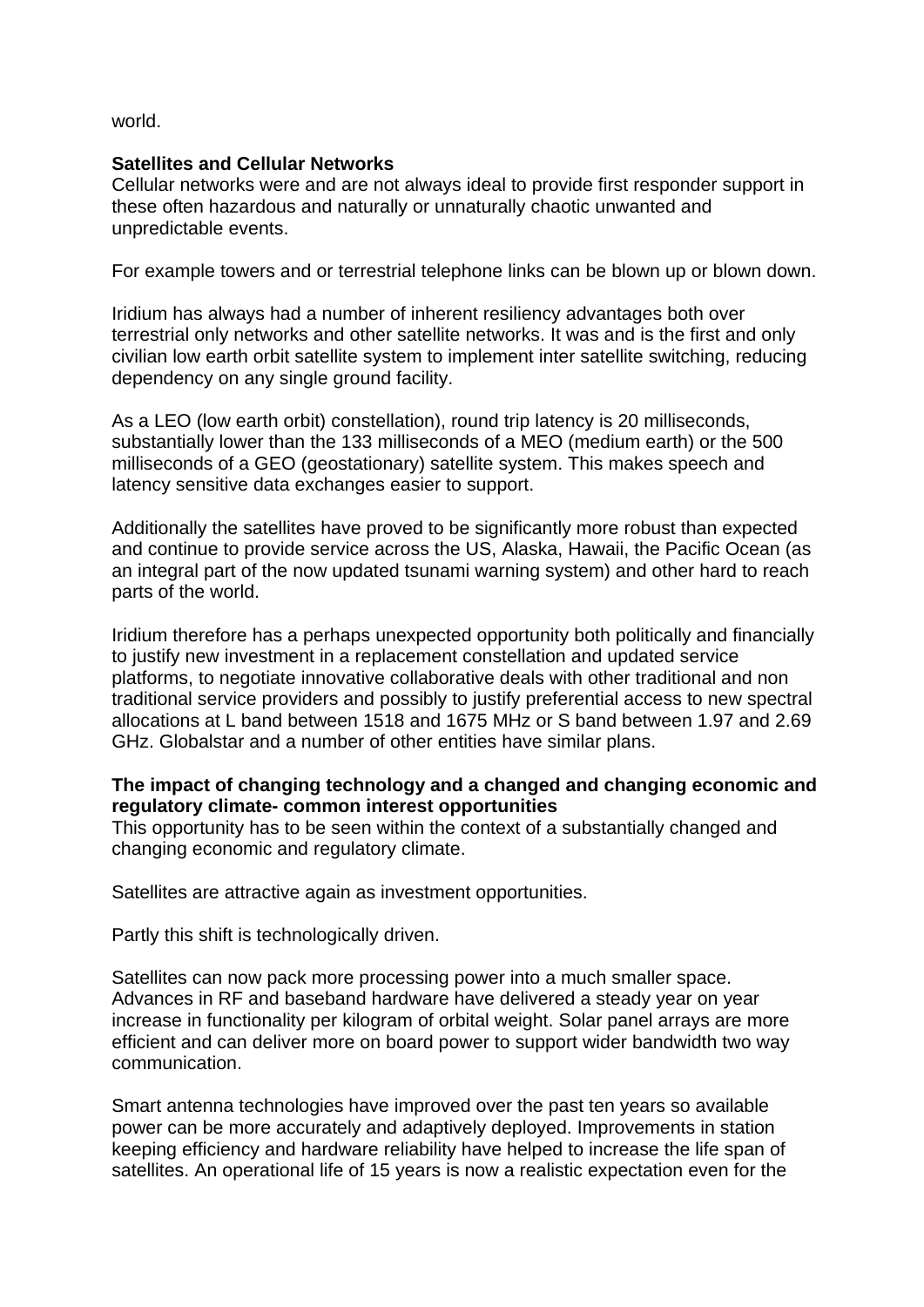traditionally shorter lived low earth orbit platforms.

A reasonably broad choice of launch options and some innovative mission insurance solutions have helped trim launch costs. All these factors together have contributed positively to the overall economics of providing or updating and upgrading satellite based services.

Iridium and Globalstar both have the advantage of having existing constellations, an established and loyal user base and a track record of providing emergency service support.

It has to be said that cellular operators have not been as conspicuously successful at nurturing and serving specialist user communities. The lack of service immediately post Hurricane Katrina for example was understandable but resulted in politically costly censure.

Cellular operators would do well to review their service offerings for the public safety sector and ensure that these sectors are at least adequately represented in their overall customer mix.

Just focusing on consumer and corporate users and or consumer and corporate applications is probably not wise either financially or politically in the present unstable world climate. This suggests an opportunity for cellular operators to work with satellite service providers on integrated services for specialist users

Conversely Iridium and Globalstar have to manage their user base across a transitional period where the existing constellations are past their nominal end of life expectancy. Globalstar has had a number of RF hardware failures that have reduced availability of their S band voice services and both Globalstar and Iridium will have to finance and launch new satellites over the next five years.

This suggests a need to work with rather than against cellular operators. Each party has something the other party needs, always a good basis for a collaborative venture. There may be additional opportunities to work with other satellite operators with medium earth or geostationary satellite systems, two way radio service providers and the broadcasting community. Most broadcasters for example have a public service remit which extends to providing emergency broadcasting services in response to local, national or international emergencies.

Satellites have always been a politically sensitive sector and so has satellite spectrum particularly the allocations in L band and S band. Some of that spectrum has been acquired or allocated on advantageous terms and can potentially be repurposed beyond an original remit to provide specialist broadcasting and/or emergency service provision. For example spectrum originally intended for broadcast TV could be extended to embrace a much broader multiplex of essential and non essential service propositions.

There is substantial scope here for special pleading on the basis of social need, for example the provisioning of broadcasting and or emergency service communications in emerging countries. Special pleading can however sometimes be a smoke screen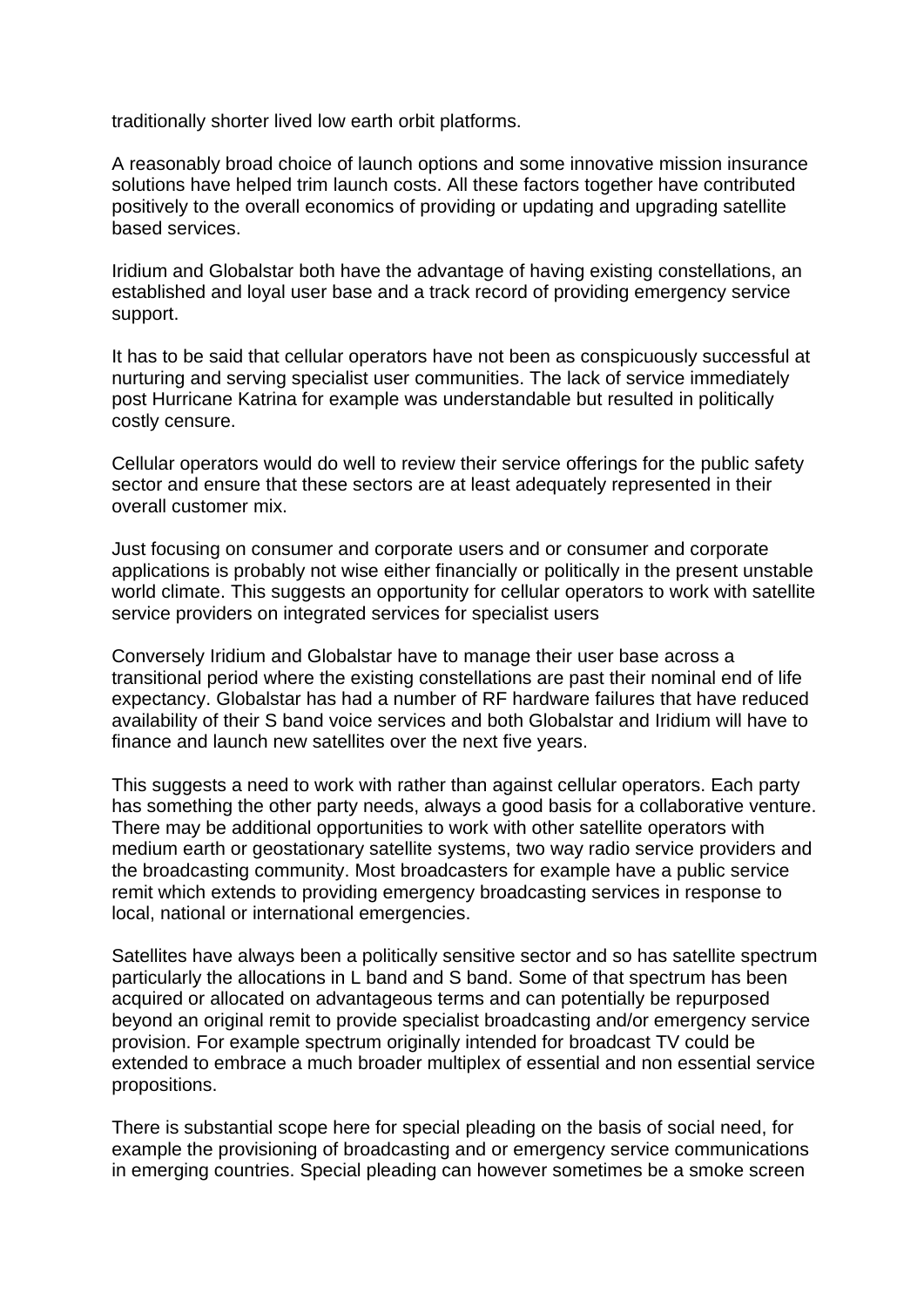for more prosaic economic ambition.

Cellular operators are right to be wary of new competitors who could be potentially successful at leveraging political influence into preferred access to new or existing spectrum. To an extent the very specific public service obligations imposed on the public safety bands in the upper band UHF US auction are an early indication of similar battles that will be fought internationally over the next three to five years in the ongoing L band and S band allocation and auction process.

Such an adversarial approach to spectral allocation is inappropriate in a world where radio communications, particularly integrated radio communications, have an increasingly important role to play in emergency service provision.

Iridium will be presenting a paper on the role of satellites in emergency service provision at the forthcoming Specialist Radio Conference 'May Day May Day' being held on Thursday May 1st at the Imperial War Museum at Duxford near Cambridge. Additional information on this event is available from Cambridge Wireless.

Some of the more technical aspects of this subject will be addressed in the 'Looking At' section of the March edition of Land Mobile Magazine, the media partner for the May Day May Day event.

The business positioning of Iridium and Globalstar is discussed in the most recent issue of Insights, the bi monthly strategic briefing from the Shosteck Group.



More information on Globalstar and Iridium is available by following the links below.

RTT, the Shosteck Group and The Mobile World are presently working on a number of research projects in the cellular, two way radio, satellite and broadcasting industry focusing in particular on present opportunities for collaborative rather than competitive 'balanced business' models.